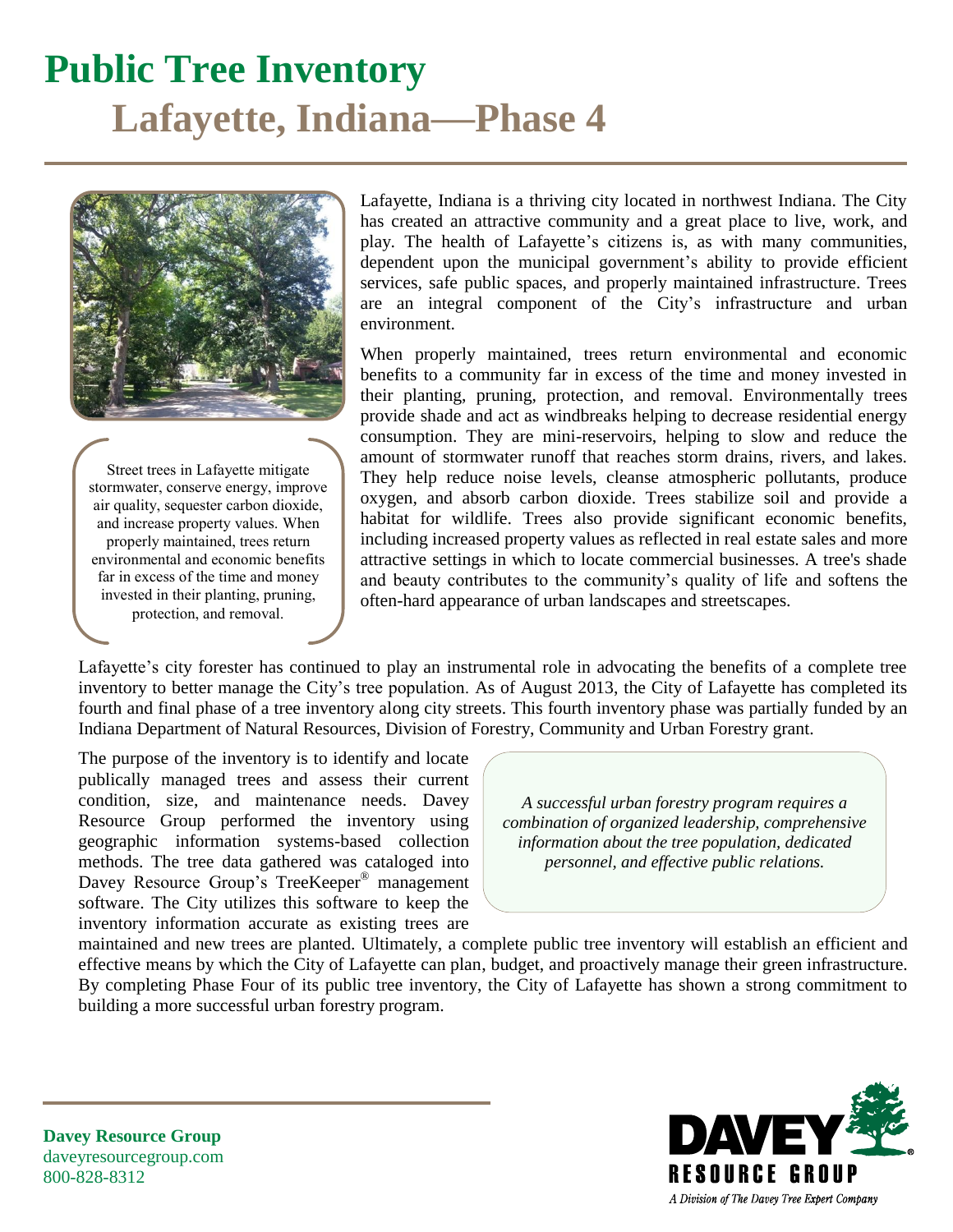# **Public Tree Inventory Lafayette, Indiana—Phase 4**

#### *Public Tree Inventory—Phase 4*

Tree data from Lafayette's fourth phase public tree inventory were collected and analyzed. The following is a statistical summary of the tree population in terms of genus and species composition, general condition, health of the urban forest, and maintenance recommendations:

- $\bullet$  A total of 5,312 sites were inventoried during the fourth phase consisting of 2,351 trees, 2,876 vacant planting sites, and 85 stumps.
- There were 84 species representing 46 genera.
- The genus *Acer* (maple) comprised 22% of the tree population followed by *Picea* (spruce) 8%; *Gleditsia* (locust) 8%; *Malus* (apple) 7%; *Fraxinus* (ash) 7%; *Pyrus* (pear) 6%; *Quercus* (oak) 6%; *Populus* (poplar) 4%; *Liquidambar* (sweetgum) 3%; and *Tilia* (linden) 3%.
- There were 21 trees (1%) assessed to be in Very Good condition; 1,229 (52%) in Good condition; 846 (36%) in Fair condition; 206 (9%) in Poor condition; and 26 (1%) in Critical condition. There were 23 (1%) Dead trees.
- Ash trees inventoried totaled 162. Of those, 18 showed signs of emerald ash borer (*Agrilus planipennis*) and 19 showed possible symptoms of this invasive pest.
- The number and type of maintenance tasks recommended is  $2,876$  (54%) plantings; 1,417 (27%) large tree cleans; 642 (12%) young tree training; 222 (4%) small tree cleans; 85 (2%) stump removals; and 70 (1%) tree removals.

#### *Public Tree Inventory—Phases 1–4*

Information from Lafayette's Phase 1, Phase 2, Phase 3, and Phase 4 inventories was combined and analyzed to provide the following summary of the City's public tree population:

- Lafayette's potential tree population totals 20,900 sites. There were 10,885 trees, 9,171 vacant planting sites, and 844 stumps.
- There were 4,934 small, 1,304 medium, and 2,933 large vacant sites available for planting.
- The top five inventoried species were *Acer saccharinum* (silver maple) 12%; *A. rubrum* (red maple) 8%; *A. saccharum* (sugar maple) 7%; *Pyrus calleryana* (Callery pear) 6%; and *Malus* (apple) 5%. These species comprise 38% of the population.
- Small-sized trees (6 inches and less in diameter at breast height [DBH]) represent 30% of the inventoried tree population; medium-sized trees, (7–24 inches DBH) a dominant 58%; and large-sized trees (25 inches and greater DBH) 12% of the inventoried tree population.
- Maintenance recommendations indicate that of the tree population, 71% were mature trees needing corrective or structural pruning, 21% were young trees needing training pruning, and 8% need removal.